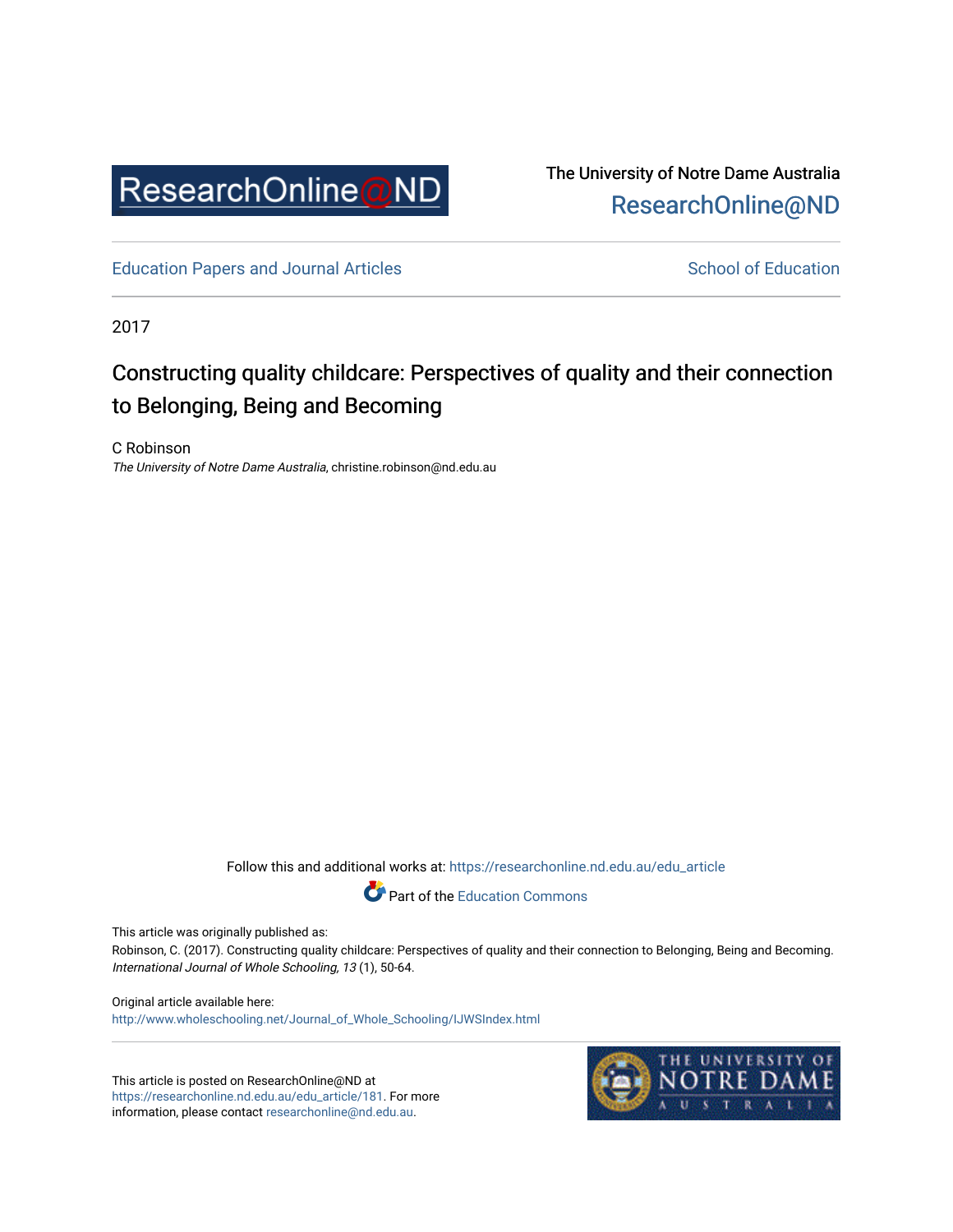This is an Open Access article distributed in accordance with the Creative Commons Attribution-No Derivatives 4.0 International license (CC BY-ND 4.0), which permits others to copy and redistribute the material in any medium or form for any purpose, even commercially. You must give appropriate credit, provide a link to the license, and indication if changes were made. If you remix, transform, or build upon the material, you many not distribute the modified material. See[: https://creativecommons.org/licenses/by-nd/4.0/](https://creativecommons.org/licenses/by-nd/4.0/)

This article originally published in the *International Journal of Whole Schooling* available at: [http://www.wholeschooling.net/Journal\\_of\\_Whole\\_Schooling/IJWSIndex.html](http://www.wholeschooling.net/Journal_of_Whole_Schooling/IJWSIndex.html)

No changes have been made to this article.

Robinson, C. (2017) Constructing quality childcare: Perspectives of quality and their connection to Belonging, Being and Becoming. *International Journal of Whole Schooling, 13*(1), 50-64. Retrieved from [http://www.wholeschooling.net/Journal\\_of\\_Whole\\_Schooling/IJWSIndex.html](http://www.wholeschooling.net/Journal_of_Whole_Schooling/IJWSIndex.html)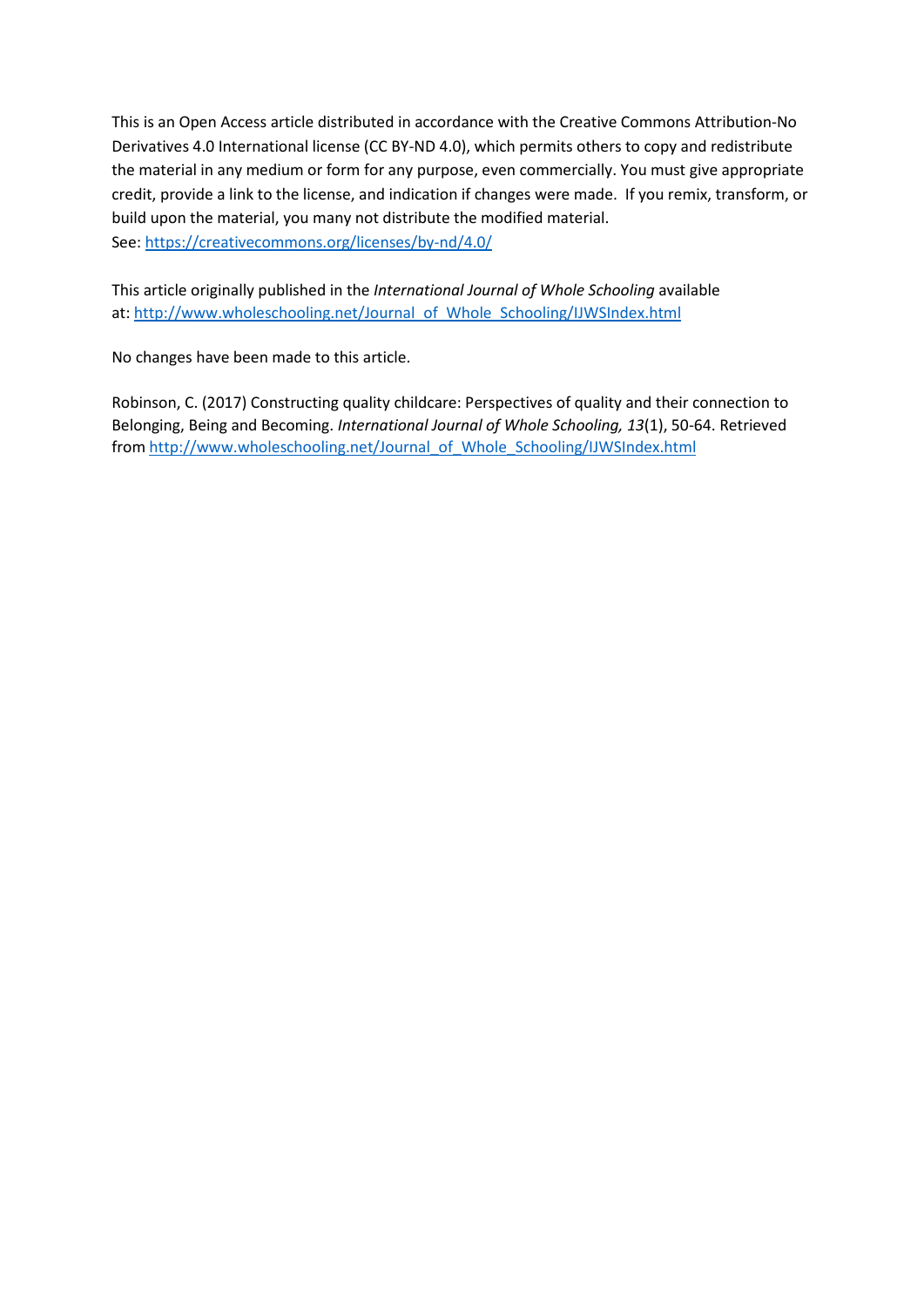**Constructing quality childcare: Perspectives of quality and their connection to Belonging, Being and Becoming**

> **Christine Robinson University of Notre Dame, Australia**

To cite this article: Robinson, C. (January, 2017). Constructing quality childcare: Perspectives of quality and their connection to belonging, being, and becoming. *International Journal of Whole Schooling,* Special Issue, 50- 64*.*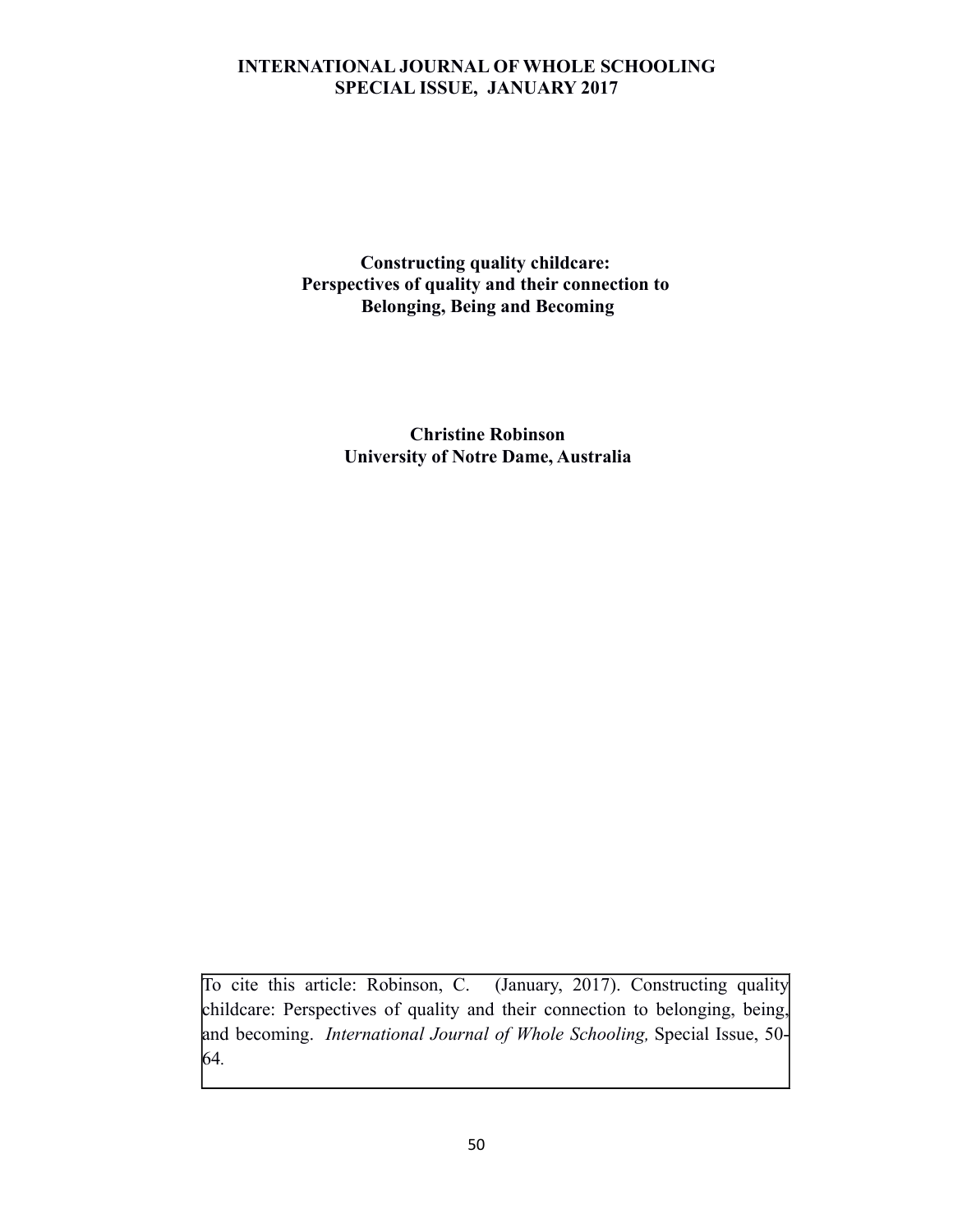#### **Abstract**

Discourse on quality, within the context of childcare, has moved beyond the level of licensing to consider children's right to belong. Within Western Australia (WA), there has been a paradigm shift as international research literature on quality childcare has advocated the longterm benefits for individuals and the community when children experience high quality early education and care. This paradigm shift has resulted in new legislation in WA that articulates the components of quality across childcare, as well as the criteria on which centres are assessed. This paper reports the findings of an investigation into the constructs of quality from two stakeholder groups; parents and educators. Findings from this study indicated that, when it comes to quality, what matters most to both parents and educators are the types of interactions children have with others and their environment; the ways in which children's needs are met; and children's experiences for development and learning. These findings align with the themes of the nationally mandated early years' document – the Early Years Learning Framework (Department of Education, Employment and Workplace Relations [DEEWR], 2009) Belonging, Being and Becoming.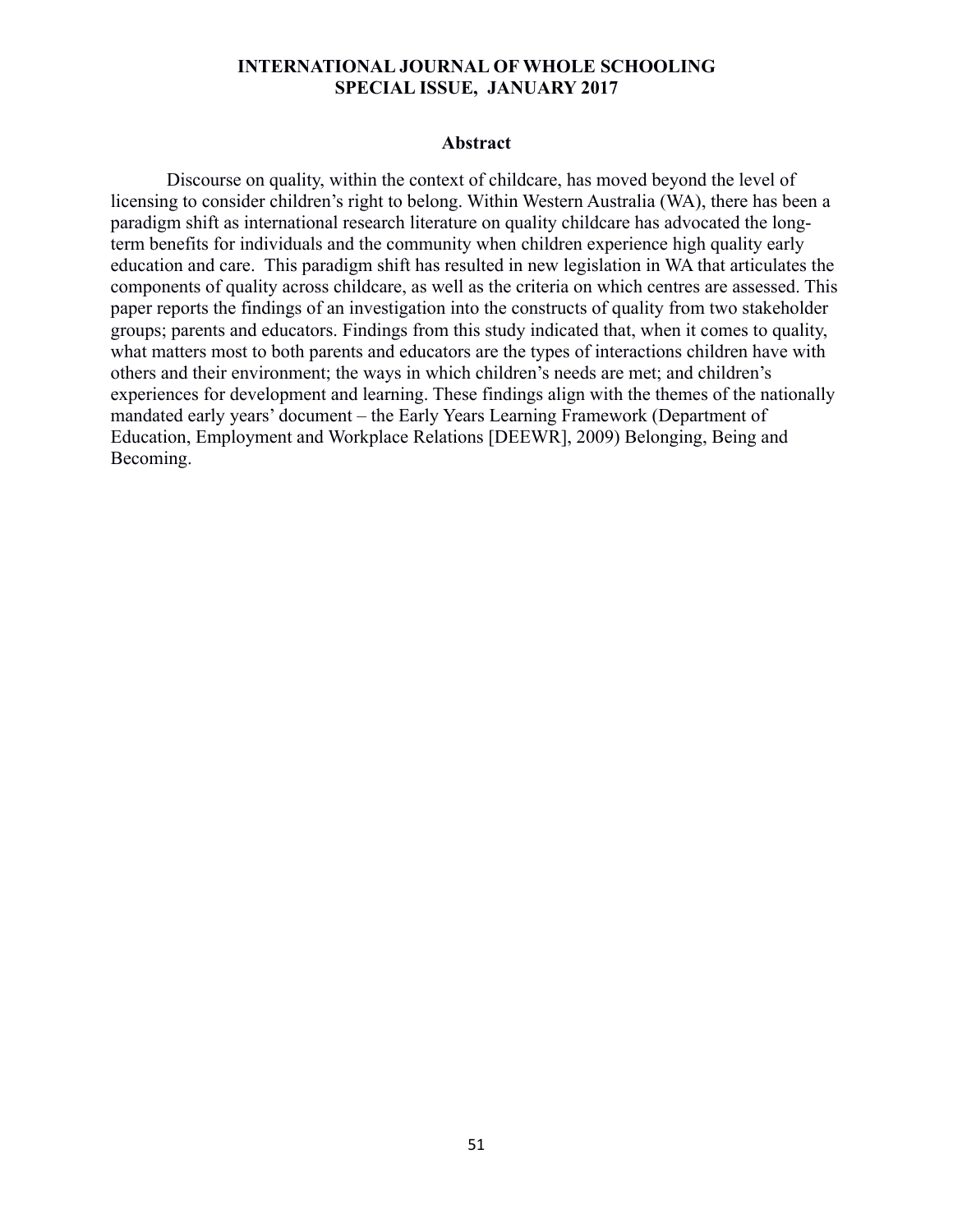#### **Introduction**

The early childhood education and care sector, within Western Australia (WA), has undergone significant change. This change has been focused on a national initiative to improve quality within the sector, and subsequently, develop a more transparent understanding of the construct of quality within early years' settings. In determining what constitutes quality, Australia has looked to the international arena and drawn on research and practice to inform new policy for implementation across birth to eight years' contexts. Most significantly, Australia acted on the findings from the Organization for Economic Cooperation and Development (OECD) report, Starting Strong II (2006). This report illustrated that Australia, when compared with other countries of similar economic viability, provided limited investment in early years care and education, which would result in poorer long term outcomes for both individuals and society (OECD, 2006). In reporting on Australia's investment in the early years, the OECD also brought the issue of quality to the forefront of the political agenda, articulating the link between high quality service in the early years and a more productive and economically advantaged society for the future.

The Starting Strong II (OECD, 2006) report became the impetus for reform across the early years' education and care landscape within Australia. The reform consisted of the development of new legislation, policy and infrastructure with the aim of raising quality across birth to 8 years settings. With such a focus on quality, it became apparent that an understanding of the construct of quality in the context of early years' settings was required. This paper reports on the findings of an investigation into the construct of quality, as interpreted by parents and educators working with children aged 2-5 years**.**

#### **Background and Context**

In WA in 2006, when the OECD released their report, the responsibility for providing childcare belonged to the State Government Department for Communities, whilst the Department for Education held responsibility for the education of children. This historical dichotomy between education and care that had existed for over a century became the subject of debate. At a national level, in 2007, the then Labor leader and Prime Minister, Kevin Rudd, acknowledged the research undertaken by the OECD (2006) in his New Directions Paper titled, 'The Australian economy needs an education revolution'. In this paper, Rudd (2007) highlighted that Australia performed poorly in the area of early childhood when compared to other OECD countries, largely due to limited investment by the Government into this area. A suggestion was made that increased investment in services for children younger than school age were envisaged to have long term positive benefits for society in the future (Rudd, 2007). The Child Care Act of 1972 was then replaced by the Child Care Act of 2007. This updated legislation recognized the need for the services highlighted by Rudd (2007) and aimed to "protect, and promote the best interests of, children who receive child care services" (Commonwealth Government of Australia, 2007, p. 16).

In 2009, came the initiatives by the Council of Australian Governments (COAG), *Investing in the Early Years – A National Early Childhood Development Strategy* (COAG, 2009a) and the *National Quality Standard for Early Childhood Education and Care and School Aged Care* (COAG, 2009b). These initiatives were pivotal in driving the integration of services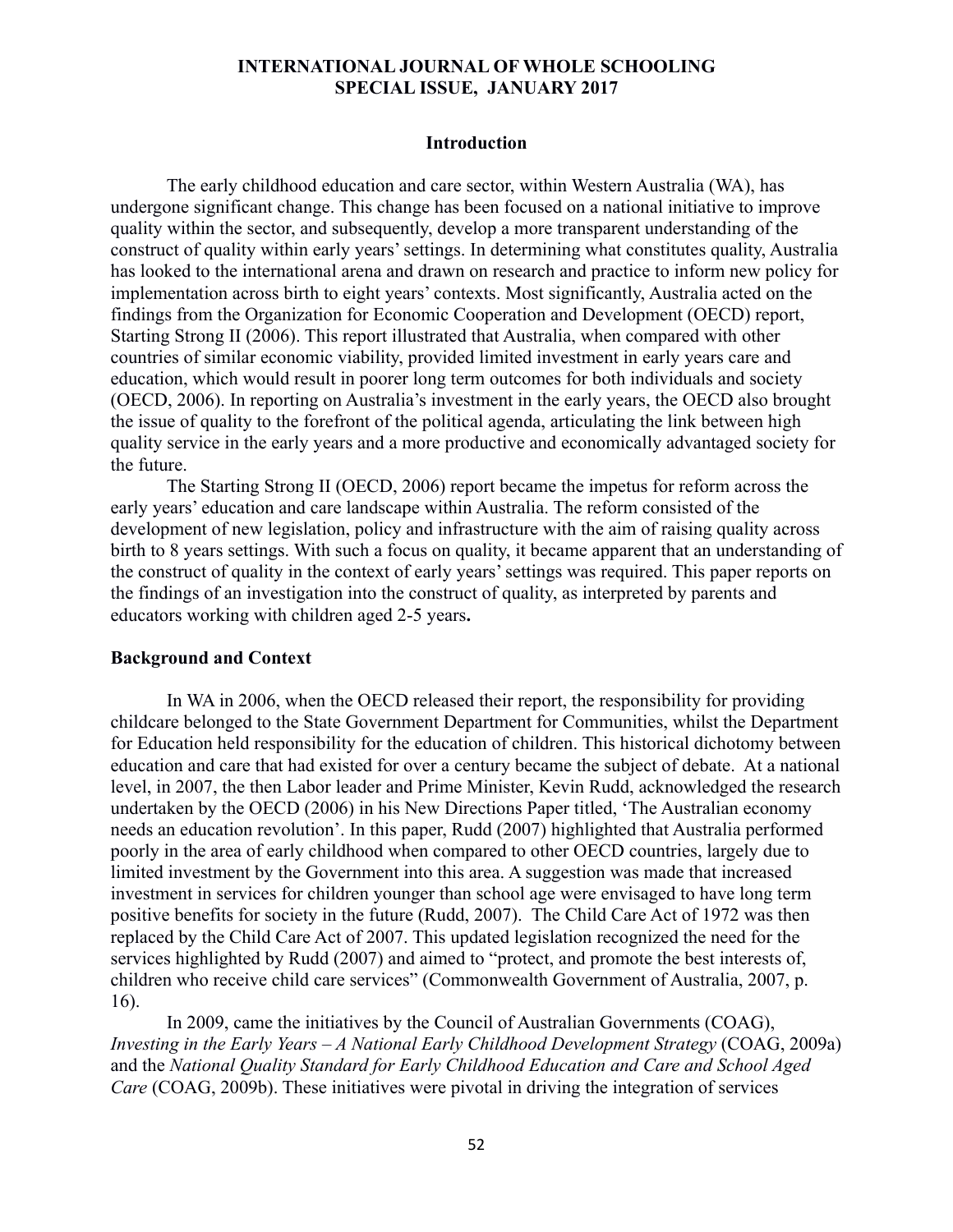prior to schooling. The Council of Australian Governments (COAG) clearly articulated, in both of these policies, the need for increased access and facilities within early childhood, as well as the need for national consistency between service providers (COAG, 2009b).

The National Quality Standard (ACECQA, 2012a) outlined specific standards of quality required of services that provide both care and education for children, specifically from birth to five years of age, and was developed as a tool to rate quality within school-based childcare centers. The Standard is based on international research, as noted in The Guide to the National Quality Standard, and is designed to "give services and families a better understanding of a quality service" (ACECQA, 2012b, p. 5). Standard One of the National Quality Standard, Education Program and Practice, mandates the use of the Early Years Learning Framework: Belonging, Being and Becoming (DEEWR, 2009) by all educators working across all early childhood settings. The Early Years Learning Framework (DEEWR, 2009) was developed as part of the national strategy in an effort to increase consistency of language and practice and to integrate education and care.

As a result of the introduction of these initiatives, in 2009, the Catholic Education Office of Western Australia opened their first childcare centers, catering for the long daycare of children younger than school age, on three of their existing school sites. This initiative demonstrated a shift in thinking from the separation of education and care that existed in the last century, to a new understanding of integrated service delivery, as well as demonstrating a clear alignment to Australian Government policy.

One of the school-based childcare centers was the setting for the study discussed in this paper, which focused on educator and parent constructs of quality in school-based childcare. The specific context of Catholic schooling within Western Australia is therefore pertinent. Catholic Schools, under the direction of the Catholic Education Office of Western Australia (CEOWA), have a 150 year long history, and this sector has grown to now encompass 157 schools, ranging from the education and care of children in the early years through to secondary education (CEOWA, 2011a). The CEOWA "strives to facilitate the delivery of an authentic and empowering Catholic education aimed at improving learning outcomes and life opportunities for the maximum possible number of children families and communities across Western Australia" (CEOWA, 2011a, para. 1). The CEOWA (2011b) outlined in its policy 2-B6 Early Childhood Education and Care, guidelines for its childcare facilities, including operating hours and alignment with regulatory policies, such as the Childcare Act 2007.

#### **Constructs of Quality in Education and Care - A Review of the Literature**

Discourse on quality is often defined "in a specific policymaking context" (Krejsler, 2012, p. 100), in that discussions of quality are closely connected to policies and legislation that have existed at particular times. A problem associated with defining a term such as 'quality' is the subjective and evaluative nature of the word (Dahlberg, Moss & Pence, 1999). Since the 1980s, interpretations of quality within the context of education and care has been widely investigated (Dahlberg et al. 1999) and often contested, and issues and interpretations surrounding quality are invariably raised in discussions on childcare (Ishimine, Wilson & Evans, 2010). Despite definitional difficulties, empirical research linking childcare quality to children's development and the possible effects of this are extensive (Bowes, et al., 2004). Studies highlight the long term benefits of high quality childcare, both for the child and for wider society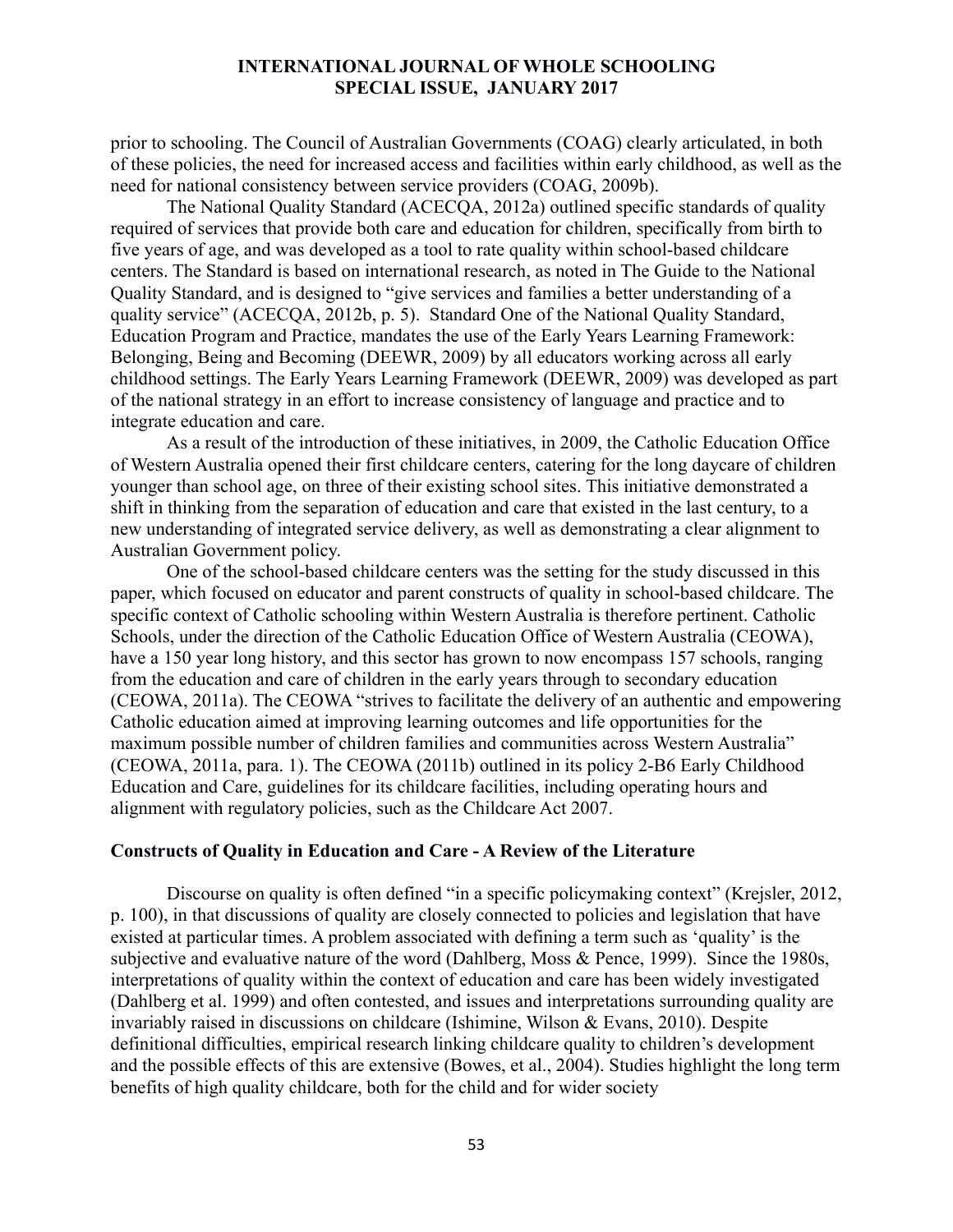(Gallinsky, 2006; Logan, Press & Sumsion, 2012). These studies indicate that 'high quality' childcare is determined by the center's ability to meet the needs of the child through both the center processes and facilities.

In evaluating empirical research within the field, common trends emerge. Firstly, there is the acknowledgement that "good child care quality is associated with a variety of positive outcomes for young children" (National Institute of Child Health Development, 2002, p.199) and for society (Farrell, Tayler & Tennent, 2004). These outcomes are described in terms of educational success (Mashburn, et al., 2008) and growth of social capital (OECD, 2006). Secondly, empirical research clearly specifies the need to consider multiple stakeholder perspectives of childcare quality. Stakeholders are most commonly recognized as policymakers, educational staff, parents, families and children and this research notes that these perspectives must interact with each other (Ceglowski & Bacigalupa, 2002). Finally, empirical research also indicates that quality education and care consists of numerous elements, such as staffing arrangements and program delivery and that "further research is clearly needed because there is much we still do not know" (Vandell, 2004, p. 407) about constructs of quality. In particular, research is consistent in suggesting that 'quality' be considered within a particular context; that is, that quality is socially constructed and should take into account the needs and identities of local communities (Tobin, 2005).

Research on childcare quality largely recognizes two forms– structural quality and process quality (Ishimine, Tayler & Bennett, 2010; Ramey & Ramey, 2006). Structural quality refers to aspects that can be observed and regulated, such as the qualifications of educators, child to educator ratios and the physical environment (Tayler, Wills, Hayden & Wilson, 2006). Process quality pertains to the programs adopted and management strategies, as well as the quality of the relationships and interactions that develop between educator, children and families (Ceglowski & Bacigalupa, 2002; Tayler, Wills, Hayden & Wilson, 2006). The interpretation of quality as both structural and process orientated has found its way into the National Quality Standard (COAG, 2009b) and research shows that "both process quality …and structural [quality]… features have been consistently found to predict children's cognitive, language, and social development" (Vandell, 2004, p. 407).

In exploring the literature on the discourse of 'quality' within childcare, a clear message is derived, that quality is a "relative concept shaped by socio-cultural values, as well as national, economic and political contexts in which early childhood services are provided" (Brownlee, Berthelson & Segaran, 2009, p.454). Therefore, research suggests there is a call to consider the "multi-dimensional nature of quality and how quality can be enacted in culturally and contextually relevant ways that are locally constructed" (Logan, Press & Sumsion, 2012, p. 10). Tobin (2005) states that "It is out of the conversations between parents, staff, and directors that quality standards most meaningfully can arise" (p. 433) and, therefore, in the study reported in this article, perspectives were gathered from both educator and parent stakeholder groups within their specific childcare context.

# **Belonging as a component of quality**

Process quality consists of difficult to measure constructs, such as the quality of relationships and interactions that exist between educators and a child, as well as those that are facilitated between children (Ceglowski & Bacigalupa, 2002; Tayler, Wills, Hayden & Wilson, 2006). Relationship development, which encompasses, for example: feelings of security, the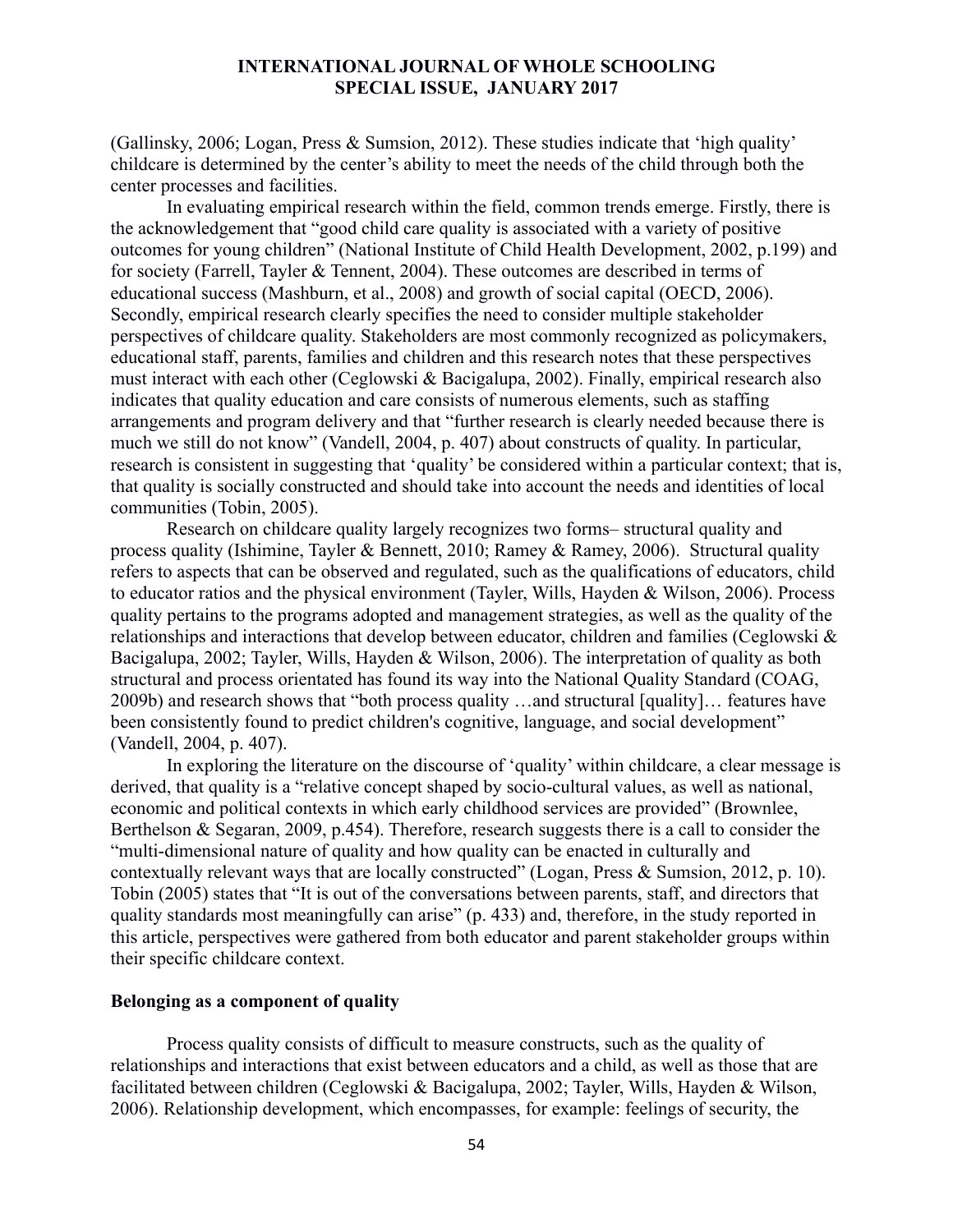development of positive attachments, resilience and the development of social skills, are described in the literature as components of 'belonging' (Gordon, O'Toole & Whitman, 2008). Belonging is fundamental in the early years of development (Woodhead & Brooker, 2008) and subsequently has found its way into the childcare quality debate.

The United Nations acknowledge children's right to belong within several of their Articles on the Rights of the Child (United Nations, 1989). Whilst the acknowledgements aren't explicit, the value of belonging in childhood is recognized through, for example, the right to an identity and to cultural opportunities (United Nations, 1989). Literature promotes belonging as an interrelated concept and one that is fundamental to children's development (Peers & Fleer, 2014; Stratigos, 2015; Woodhead & Brooker, 2008). Children's sense of belonging has been identified as a foundation for self-confidence and an indicator of later school success (Capps, 2003; Clinton, 2008). When belonging is considered as a significant component of children's development, it is not surprising that it features, often implicitly, within measures of process quality in early childhood settings. Belonging is described in literature as inextricably tied to the concepts of identity and agency (being) and to learning, development and participation (becoming). Children require a sense of belonging if they are to have the opportunity to be successful in their learning and to become citizens of the world (Clinton, 2008).

#### **Research Design**

A qualitative approach was adopted for this research, specifically utilizing Interpretative Phenomenological Analysis (IPA). IPA "aims to understand the lived experience of a conscious, situated, embodied being-in-the-world" (Larkin, Eatough & Osborn, 2011, p. 330) and consequently can be explained as being concerned with both person and context. Existing research on perspectives of quality, specifically within childcare, clearly articulate the need for interpretations of the notion of quality to be sought from individuals within a local contextualized level and, as such, the use of IPA was employed for this study. The role of the researcher in this study was to interpret participants' narratives and to understand their construction of quality education and care within the context of 2-4 year old school based childcare, as far as possible putting aside personal preconceptions through the use of a researcher journal.

A key feature of IPA is the process of 'bracketing' The bracketing process, as explained by Bednall (2006) involves "highlighting a particular period when significant events occur in the experiences of a researcher, but any impact from the memory of which need to be put aside during data collection" (p. 127). Essentially, the principle of setting aside the researcher's preconceptions is central to this process and it seeks to improve authenticity in the voice of the participant (Bednall, 2006). Smith (2004) elaborated on the use IPA and articulates its three characteristics; it is idiographic, inductive and interrogative. Firstly, being idiographic, IPA research is the detailed focus and analysis of a small sample. Secondly, Smith (2004) identified that IPA research is inductive.

IPA researchers "do not attempt to verify or negate specific hypotheses established on the basis of extant literature; rather they construct broader research questions which lead to the collection of expansive data," (p. 43) therefore allowing themes to emerge during the analysis of the gathered data. In regards to the third characteristic identified by Smith (2004), that is, IPA being an interrogative process, Smith, Flowers and Larkin (2009) noted the need for the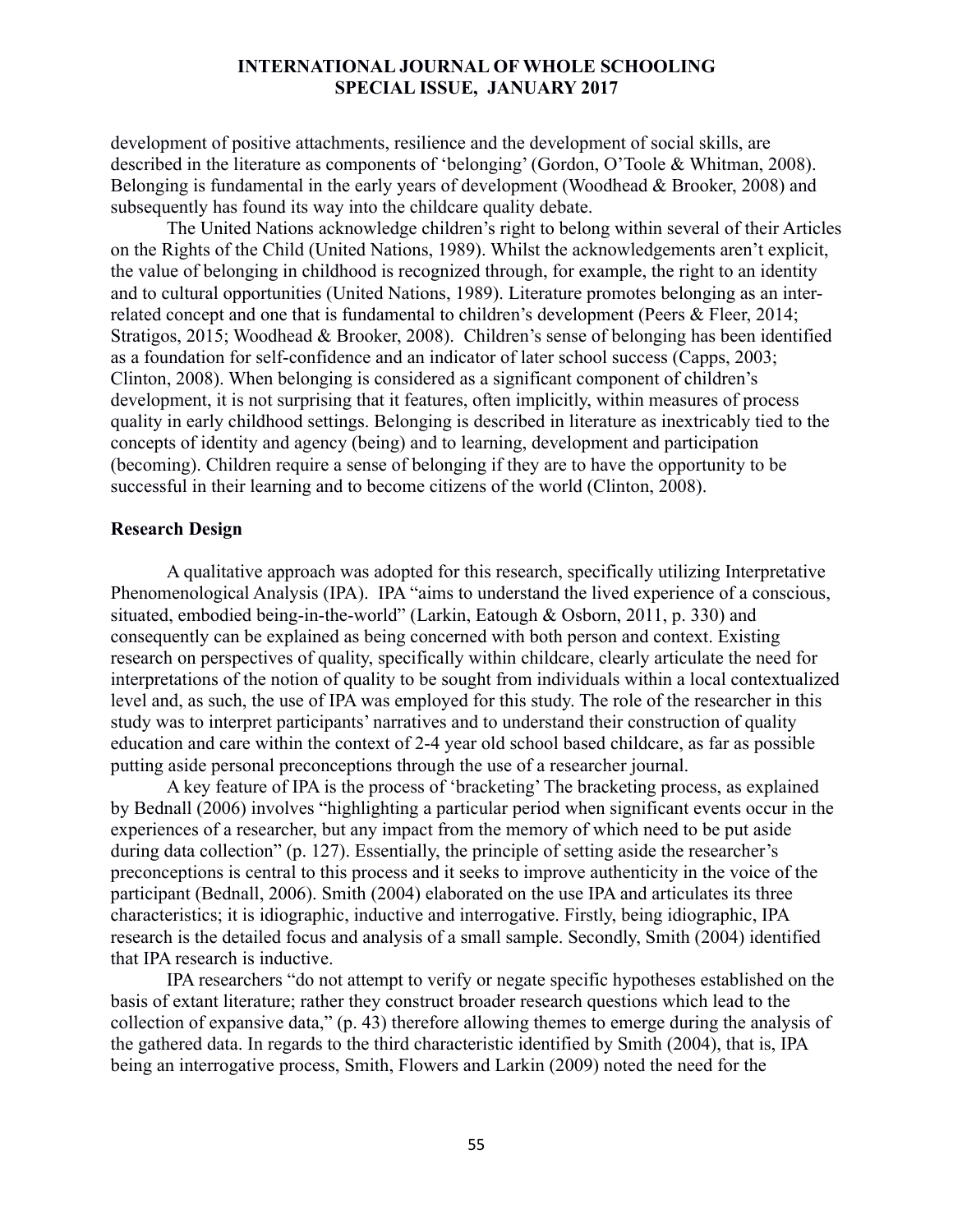researcher to look inward, to reflect and to interrogate the self in an attempt to put aside personal assumptions. In relation to the study discussed in this paper, all three characteristics of IPA were featured in the research.

The Catholic school selected for this study is identified as Totsville. Totsville was selected purposively, as a provider of school based childcare. All required ethical clearances were obtained prior to undertaking this research. Totsville was aligned to a co-educational school, providing facilities for children from toddlers (2 years) through to Year 6. Totsville's policy on the operation of their childcare facility stated operating hours of 6.30am to 6.30pm.

#### **Participants**

Two categories of participants were selected for this research. These were:

- 1. Educators (five) who had a role in both leading the school based childcare and working within it;
- 2. Parents (five) whose children attended the childcare service.

Participants in both categories were given pseudonyms to preserve anonymity. Invitations to participate were given out to 40 parents at drop-off and pick-up times. Five parents volunteered and these five were selected; this was then a convenience sample. Educators were selected using purposive sampling, to ensure the involvement of educators with a range of qualifications. Educators involved held a range of qualifications including Degree, Diploma and Certificate III qualifications. The educator group was approached by the Principal at Totsville with the invitation to participate in the research. Information letters and consent forms were provided for both educator and parent participant groups. Consent forms were collected by the researcher prior to the commencement of data collection.

## **Data Collection and Analysis**

The interview process was undertaken on an individual basis with parent and teacher participants. Interviews were conducted with individuals for approximately 45 minutes each. Educator interviews took place at the school based childcare. Parent interviews took place at a location convenient to the participant, which in most cases was also the school based childcare. The interview followed a semi-structured format, allowing the researcher to move flexibly between questions based on the participants' response. Interview questions for the parent group included, for example: *what is it about this service that makes you feel comfortable to leave your child here?* And *What does quality look like in the context of this service?* Interview questions for the educator group were similar, such as: *What do you look for to affirm your choice of childcare employer?* And *If I said that a service was offering high quality education and care, what do you interpret this to mean?*

Interviews were digitally recorded, affording the researcher the opportunity to focus on the response of the participant and to probe responses for depth or clarity. Interviews were then transcribed, at the semantic level, by the researcher. All participants were provided with the opportunity to check their interview transcript for accuracy, however only two participants accepted this offer. Interview transcripts were subsequently analyzed according to a six step process, identified by Bednall, (2006), as is consistent with IPA protocols. The parent and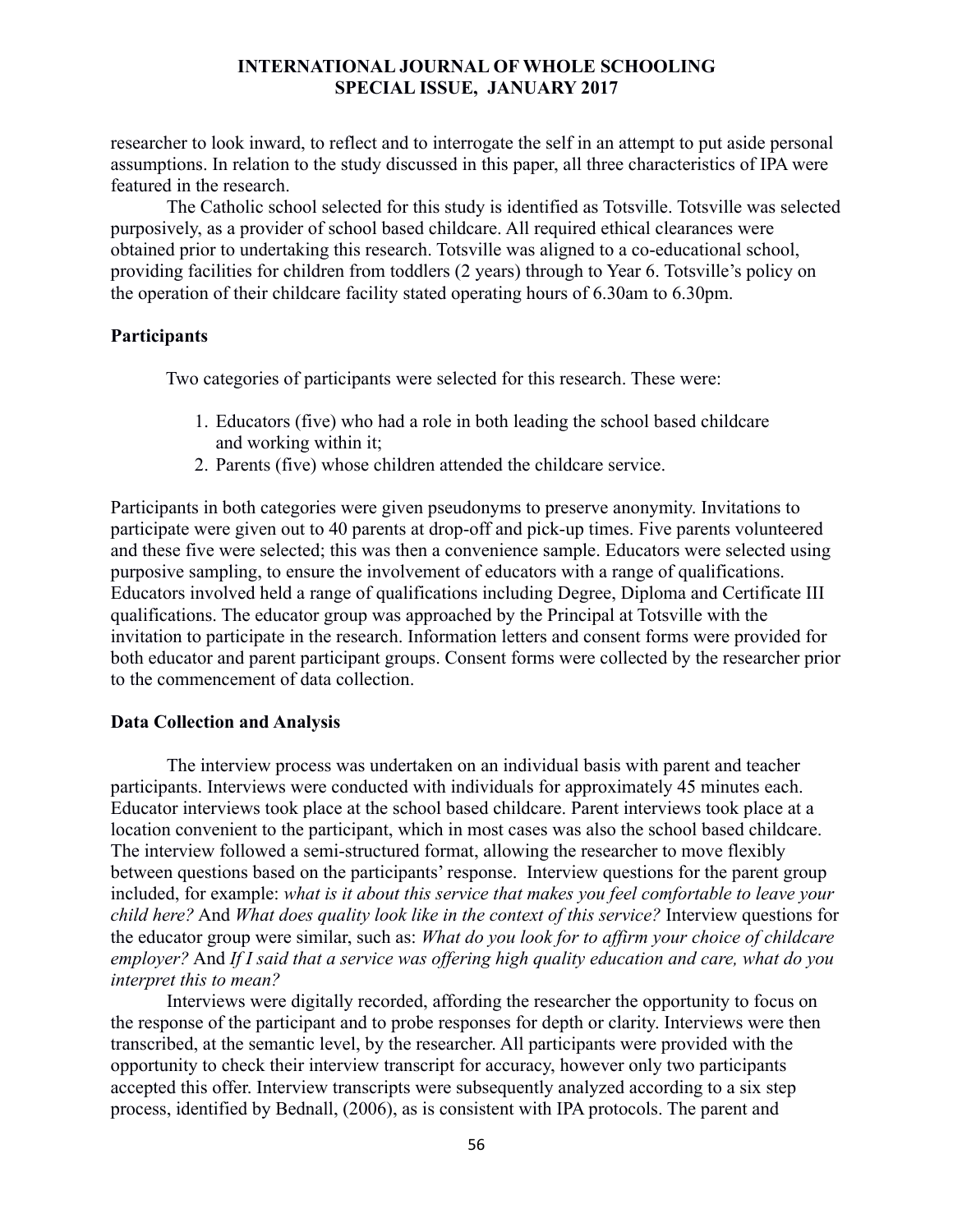educator transcripts were analyzed collectively using Bednall's (2006) processes. Initially, items of significance were flagged' as they appeared on each of the transcripts and then these were grouped together to construct themes. Transcripts were then revisited to check for accuracy of the thematic coding. Following this process, any bracketed information, written in the researcher journal, was also considered. Considering the bracketed information was an attempt to keep researcher bias removed. Document analysis was then used as a method to compare themes evident from the interview phase with the constructs of quality made explicit within the National Quality Standard (2009b).

#### **Findings**

Findings from the interview data were interpreted through the process of IPA, resulting in the emergence of a number of sub-themes that tell the stories of the participants and articulate their perspectives on quality education and care within childcare. These were grouped into five master themes; relational, environmental, social emotional, educational and staffing.

#### **Relational**

The role of relationships in contributing to the notion of quality within a childcare service was raised by each of the participants. Educator One emphasized the importance of having a 'sense of belonging' within a center, so that everyone felt welcomed. She explained that a quality childcare isn't just about looking after children, but is about creating a community of belonging. Educator Two expanded on the notion that providing a welcoming environment is a quality indicator and is related to "the communication with parents and children." In regards to parent communication, Educator Two commented, "… just letting them [parents] know how their [child's] day went...it builds a rapport with them." Parent Two remarked that, "I just, yeah, I guess you get a feel...a gut feel when you walk into a place...I feel like it's more individual." This 'gut feel', Parent Two described, was described as being brought on by her relationship with the educators at the center – "The staff seem really caring and, you know... they're easy to talk to."

#### **Environmental**

The construct of quality as being related to the ability of the childcare provider to replicate aspects of 'homeliness' emerged predominately as a theme within the parent participant group; however, it was also evident within several of the educator interviews. This theme was identified from comments regarding the location of the center as well as hygiene practices, safety and routines that reflected those that may occur if the child were at home. This identification of "homely stuff" largely came about from participants' attempts to explain the feeling they experienced within a center, and so is closely related to the first master theme, relational. Parent One stated that the expectations of the center were similar to those set within her family; she stated, "It's just like it is at home." Parent Five elaborated on the personal skills that she could see her child was learning and that these were skills she reinforced at home. In particular, Parent Five identified the "personal care...like the hand washing and the toileting and all that sort of stuff." Whilst this theme was more prevalent within the parent group, educators did provide responses related to the 'home-like' nature of the center as an indicator of quality.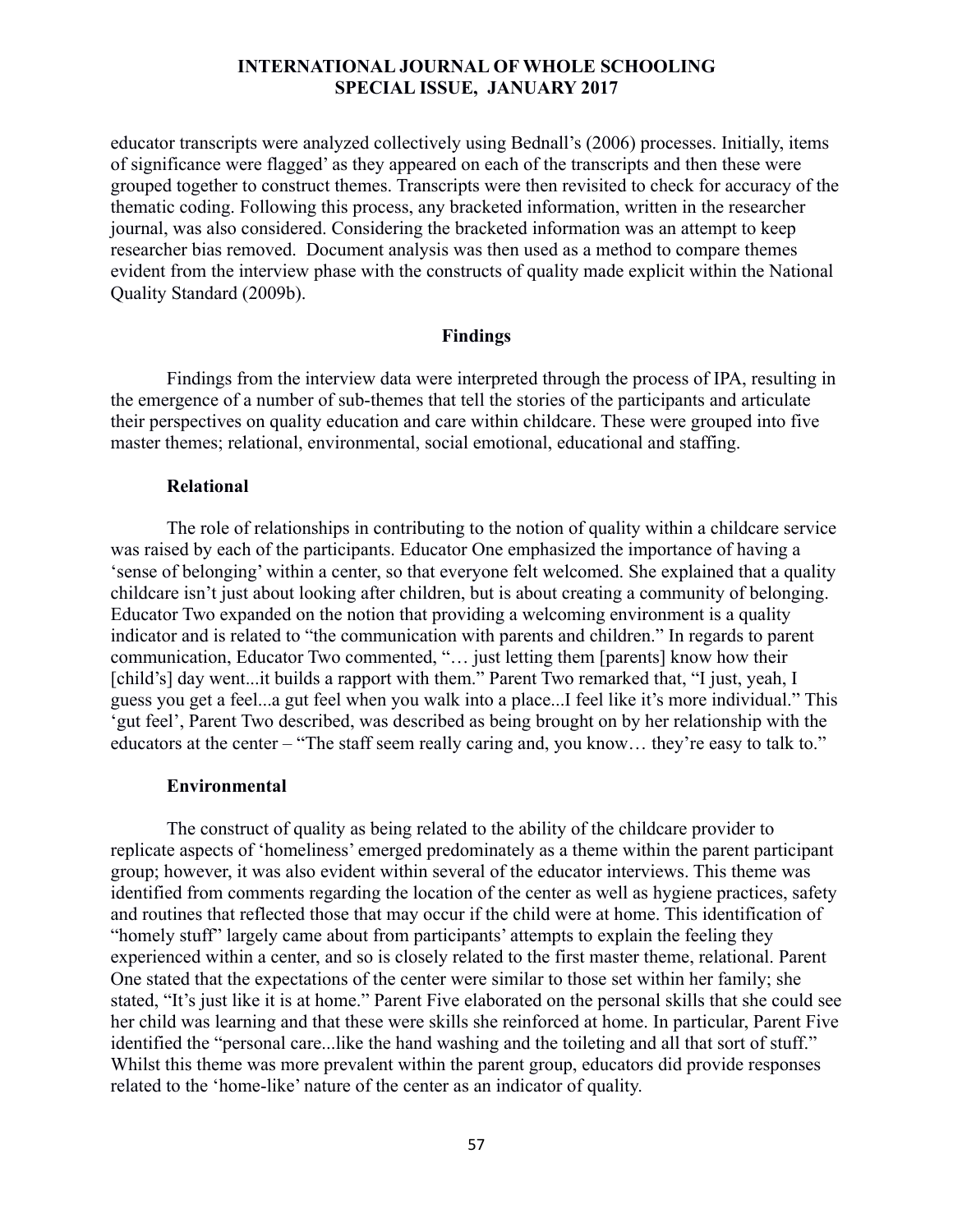#### **Social emotional**

In responding to the interview question regarding what participants looked for to affirm their choice of childcare employer/provider, responses illustrated that the child's social emotional development or wellbeing was used to judge the quality of a center. Educator participants made comments such as, "I would like to see the children...playing, having fun...so just to enjoy themselves," (Educator One) and, "Um...I would look at the children to see how happy they are and if they're not happy then I'm not going to want to work there." (Educator Two).

This theme was clearly identified within the responses gathered from the parent participants also. All of the parents mentioned the feelings and/or opinions of their child as an indicator of quality within a childcare service. Parent Two stated:

I think quality here is … my daughter is so happy to be here...she enjoys being here, she enjoys learning here, she loves coming home and telling me what she did during the day of what she created...so I guess a happy child makes quality care.

#### **Educational**

Each of the participants, within both groups, made comments on the educational aspects of the childcare service as being related to quality. Within this 'educational' theme, a broad range of indicators were mentioned such as the centre being 'school-like', the inclusion of play based learning, and the use of mandated documents to guide practice. Parent One explained that, as the childcare is attached to a school, she preferred the "structure that comes with it...he [her son] sees the same teacher from the kindy and the pre-primary...there's just a little more familiarity." Parent Three provided a similar response, also preferring that the childcare centre was attached to the school, which her oldest child had attended. Educator Three explained that having a qualified teacher also enhanced the educational quality of the centre stating: "Obviously, we've got the educational program running...we have a free flowing ...kind of philosophy where the children get to choose what they want to do but at the same time, it's sort of guided by us..."

# **Staffing**

Throughout the interview process, the identification of staff as an indicator of quality was a consistent theme. In response to most interview questions, some aspect related to the staff at the center emerged and this was evident across both participant groups. The qualifications and training of the staff were raised as key factors by the parent group. Comments emerged such as: "You would like to see the staff have been trained," (Parent Three) and, "I guess you would look at the training, see where their people are, you know what type … have they had advanced training or not?" (Parent Two). Parent One remarked that she would "...probably expect to see more staff qualified...you know, I don't know what you'd call them – early learning teachers," employed in a quality childcare provider. Educator Three elaborated in detail regarding the relationship between quality and the staff at a center, stating: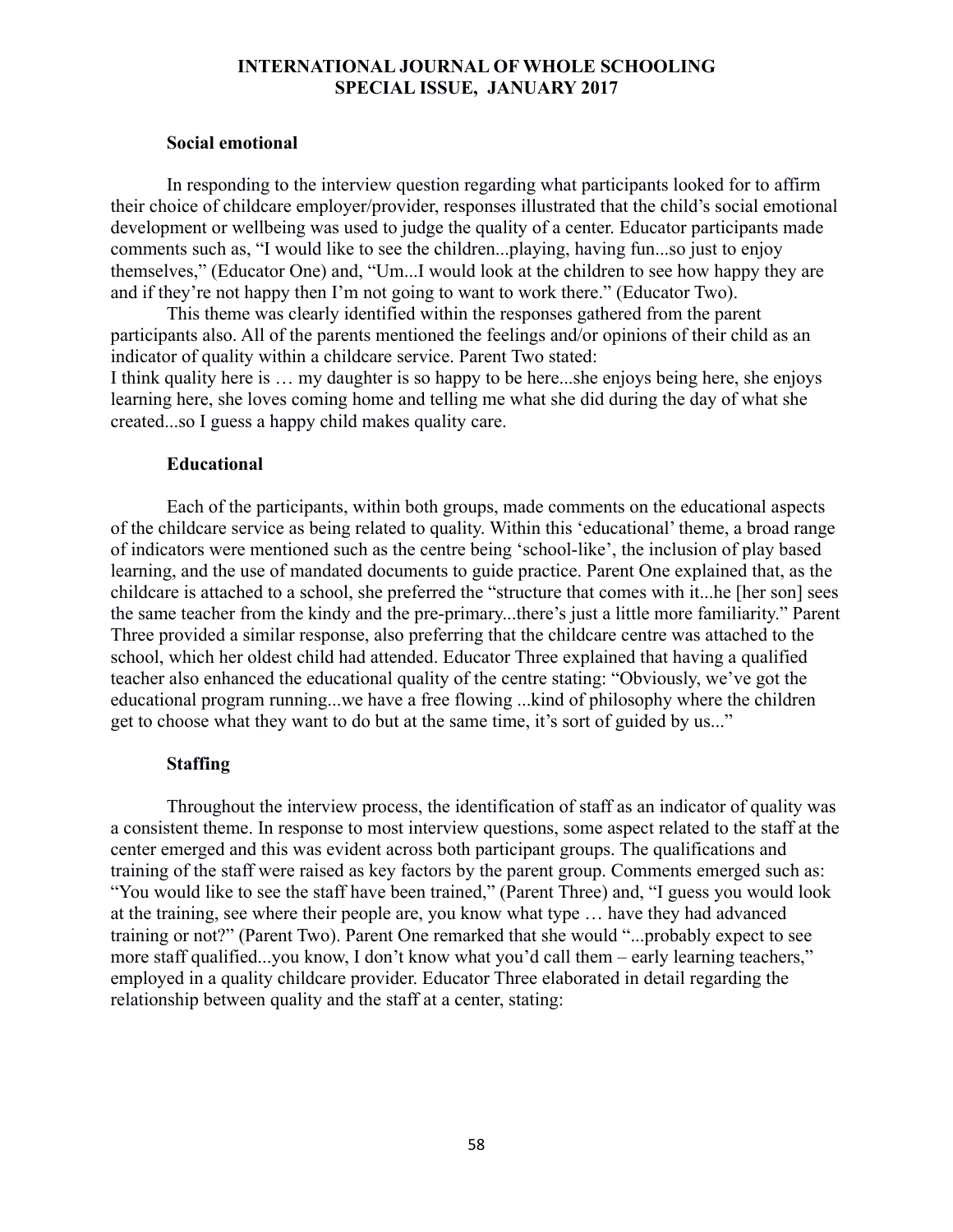Quality care, to me, would be the staff who have been in it for a long time, and are in it for the right reasons. You walk into so many centers and these 16 year old girls... who are just there out of school because they don't know what else to do, um, you know. Let's face it, this isn't a job we do for the money and I think the people that are in it for a long time do realize that this is a job you have to be passionate about so that would...kind of link up to the quality care...

#### **Discussion**

This research investigation sought to determine educator and parent constructs of quality within school based childcare, and to subsequently compare these constructs to the National Quality Standard (COAG, 2009b). The findings presented thus far illustrate that quality for both parents and educators can be described within the following themes: relational, environmental, social emotional, educational and staffing. The following section discusses the alignment of these findings with the National Quality Standard (COAG, 2009b) and in doing so, addresses the topics of belonging, being and becoming.

#### **Quality Constructed as Belonging, Being and Becoming**

Through thematic and document analysis, the second part of this research, investigating the connections between the participant responses and the content of the National Quality Standard (COAG, 2009b), was explored. It was found that each of the five themes could be aligned to the seven Standards of the National Quality Standard (COAG, 2009b). The ways in which the findings from this research connect with the key policy document indicate that the National Quality Standard (COAG, 2009b) aligns comfortably with the perspectives of quality education and care as described by educators and parents. More specifically, the findings illustrated a clear connection between the constructs of quality provided by the participants and the themes of the Early Years Learning Framework – Belonging, Being and Becoming (DEEWR, 2009), mandated for use within Standard One of the National Quality Standard (COAG, 2009b).

#### *Belonging*

The *Early Years Learning Framework* (DEEWR, 2009) states that, "belonging acknowledges children's interdependence with others and the basis of relationships in defining identities. In early childhood, and throughout life, relationships are crucial to a sense of belonging" (p. 7). Belonging involves experiences and feelings that provide a sense of 'fitting in' and can include belonging to a family, a culture, a class, and a community. Feeling a sense of belonging is fundamental to the positive development of an individual's social-emotional capacity as it builds on the notion of security (Woodhead & Brooker, 2008). Being in relationships with others is central to this concept. When children feel that they belong, they become active participants and contributors in their world (Woodhead & Brooker, 2008). When belonging is recognized as a construct of quality within childcare, it was found to be associated with relationships; with social-emotional development; with the environment; and staffing at the center.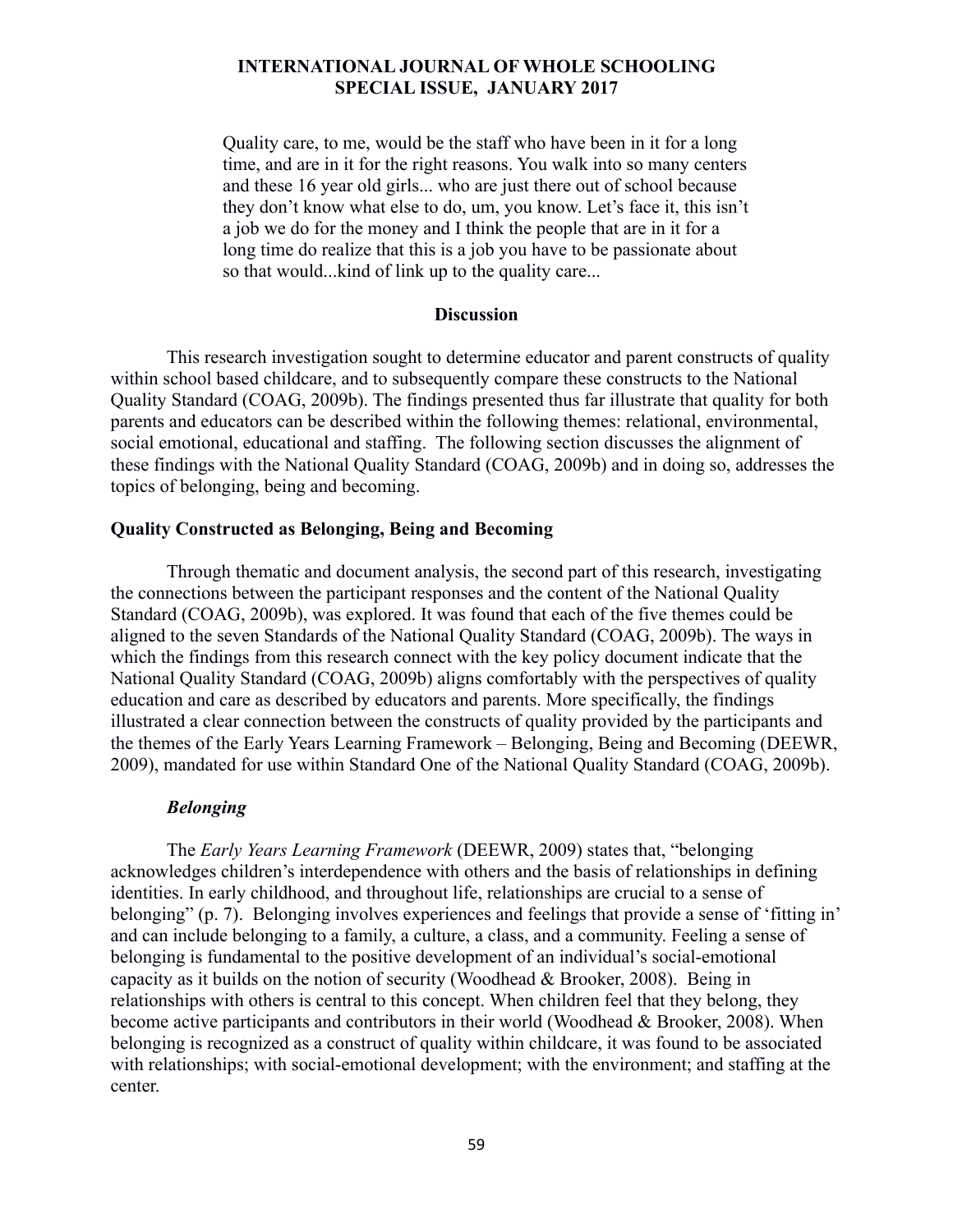#### *Being*

To 'be' has strong connections with the previous EYLF (DEEWR, 2009) theme of 'belonging'. Children must first feel safe, to feel that they can contribute actively to their environment and to interact with others – to belong - , if they are to truly 'be'. The EYLF (DEEWR, 2009) explains the being is about "the significance of the here and now in children's lives. It is about the present and children knowing themselves, building and maintaining relationships with others, engaging with life's joys and complexities, and meeting challenges in everyday life." (p. 7). Being, as a theme within the EYLF (DEEWR, 2009), draws focus on the role of childhood within today's society. As related to the construct of quality, it means providing opportunities for children to engage in play, to develop positive self-efficacy, to take appropriate risks and develop resilience; and to co-construct their learning. The notion of being was found to connect with the themes of social-emotional, relational, environmental and staffing, which emerged from this research.

#### *Becoming*

The theme of becoming was found to connect with the themes of staffing and education in this research. The themes of staffing and education focused on quality as constructed by the educators and the programs they implement. The EYLF (DEEWR, 2009) describes this theme of becoming as the acknowledgement that belonging and being change – "children's identities, knowledge, understandings, capacities, skills and relationships change during childhood…it emphasizes learning to participate fully and actively in society" (p. 7). When educators consider the individual needs of children and provide flexible opportunities for learning and development, they are allowing children to 'become'. Figure 1 illustrates Belonging, Being and Becoming, as three points of a triangle. Each of the themes are situated on the triangle in relation to its connection with the Early Years Learning Framework (DEEWR, 2009) themes.



Figure 1. Relationship of themes to the Early Years Learning Framework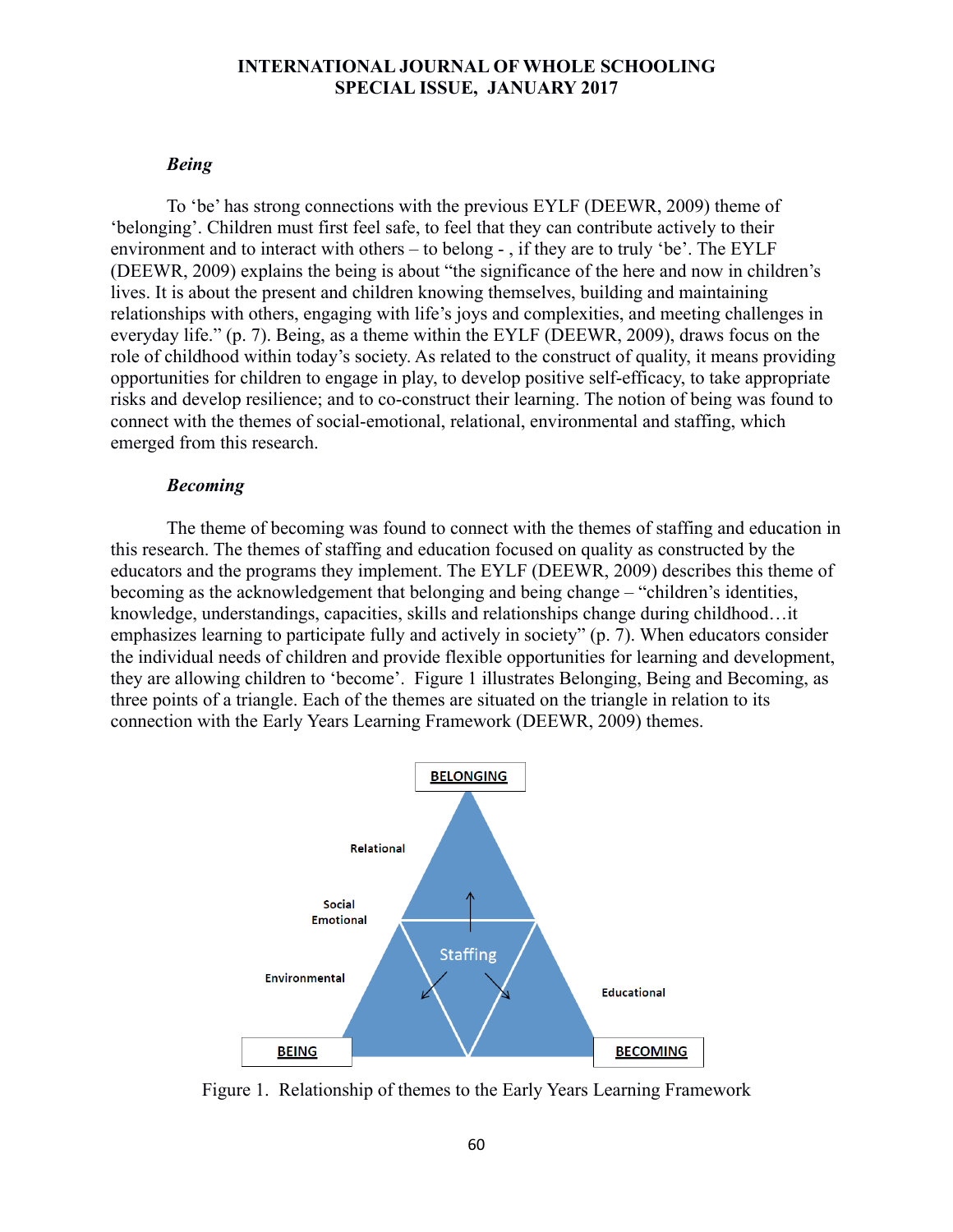The 'relational' theme, in this investigation, is identified as aligning closely with the Early Years Learning Framework (DEEWR, 2009) theme of Belonging. The 'social-emotional' theme has been placed between Being and Belonging as it was found to align with both themes. The 'environmental' theme was illustrated as more closely aligned to Being. On the other side of the triangle, the 'educational' theme that was evident in this research was seen to align with the features of Becoming within the Early Years Learning Framework (DEEWR, 2009). The theme 'staffing' was positioned at the center of the diagram, as characteristics of this theme resonated with all three; Belonging, Being and Becoming.

Figure 1 clearly illustrates that the constructs of quality provided by the participants in this research successfully align with the themes of the Early Years Learning Framework (DEEWR, 2009). Furthermore, Figure 1 draws attention to the crucial role of belonging. The notions of 'being' and 'becoming' are reliant on the notion of belonging. A focus on belonging, as an indicator of quality, must be the starting point. When children feel a sense of belonging, they feel secure, have developed positive attachments and a strong sense of wellbeing. This allows children to 'be', which in turn provides the opportunity to 'become'.

In addition, it is necessary to acknowledge the emphasis that both stakeholder groups placed on aspects of process quality (relationships; belonging) over structural quality (child-staff ratios; qualifications), further emphasizing the need to focus on children's sense of belonging. The dilemma that arises from this has been recognized within the established tools for assessing quality – that process quality is largely subjective, is intangible and therefore difficult to make a judgement on (Douglas, 2005); however, the present study was indicative that this is, in fact, what matters most to educators and parents.

#### **Conclusion**

The move toward integrated service delivery in early childhood through the introduction of school-based childcare facilities has been the result of a Government initiative to raise quality in the early years. In acknowledging that Australia, as a nation, could do more to improve children's future success and therefore positively impact society has seen the development and implementation of new legislation, policy and infrastructure. This has resulted in a change in the way quality has been viewed in the Childcare sector, as policy shifts its focus from issues of licensing to consider quality constructed as children's right to belong, to be and to become.

This paper reported on the findings from an investigation into stakeholder constructs of quality in childcare, to find that this is what matters most – quality is deemed to be measured by children's ability to belong, to be and to become – the three themes articulated within the Early Years Learning Framework (DEEWR, 2009) as part of the National Quality Standard (COAG, 2009b). For Australia as a nation, attempting to raise quality in the early years, a focus on children's ability to be in relationship (belonging); to enjoy a childhood and have their needs met (being); and to learn and develop (becoming) is certainly a positive move forward for children, and for society.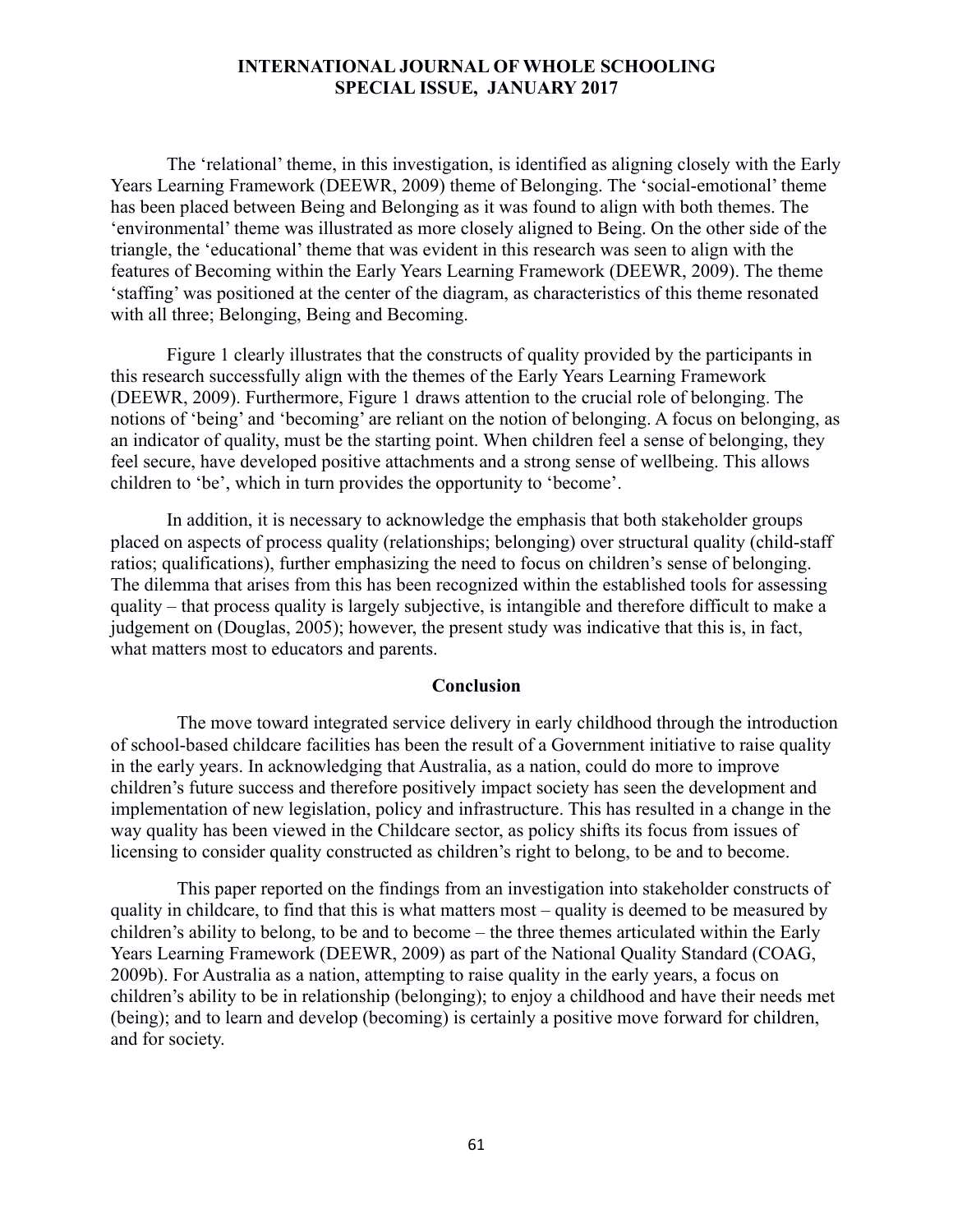## **References**

- Australian Children's Education and Care Quality Authority [ACECQA]. (2012a). *National quality standard*. Retrieved from http://acecqa.gov.au/national-qualityframework/national-quality-standard/
- Australian Children's Education and Care Quality Authority [ACECQA]. (2012b). *Guide to the national quality standard*. Retrieved from http://acecqa.gov.au/storage/2- DE\_03\_National%20Quality%20Standard\_v8\_Secn1.pdf
- Bednall, J. (2006). Epoche and bracketing within the phenomenological paradigm. *Issues in Education Research, 16*(2), 123-138.
- Bowes, J., Harrison, L., Wise, S., Sanson, A., Ungerer, J., Watson, J., & Simpson, T. (2004). Child care choices: A longitudinal study of children, families and child care in partnership with policy makers. *The Australian Educational Researcher,* 31, 69-86.
- Brownlee, J., Berthelsen, D., & Segaran, N. (2009). Childcare workers' and centre directors' beliefs about infant childcare quality and professional training. *Early Child Development and Care, 179*(4), 453-475.
- Capps, M. (2003). *Characteristics of a sense of belonging and its relationship to academic achievement in students in selected middle schools in region IV and VI in Texas education service centres.* USA: Texas University.
- Catholic Education Office of Western Australia [CEOWA]. (2011a). *Our history*. Retrieved from http://cms.ceo.wa.edu.au/about\_us/our\_history.jsp
- Catholic Education Office of Western Australia [CEOWA]. (2011b). *Policy 5.2.4*. Retrieved from http://cms.ceo.wa.edu.au/policies/policy\_statements/education\_policies.jsp
- Ceglowski, D., & Bacigalupa, C. (2002). Four perspectives on childcare quality. *Early Childhood Education Journal, 30*(2), 87-92.
- Clinton, B. (2008). Raising children to be citizens of the world. *Early Childhood Matters,* 111, 7-12.
- Council of Australian Governments [COAG]. (2009a). *Investing in the early years: A national early childhood development strategy.* Retrieved from http://www.coag.gov.au/coag\_meeting\_outcomes/2009-07-02/docs/national\_ECD\_strategy.pdf
- Council of Australian Governments [COAG]. (2009b). *National quality standard for early childhood education and care and school aged care*. Retrieved from http://www.deewr.gov.au/Earlychildhood/Policy\_agenda/quality/documents/nqstandard childedu.pdf
- Commonwealth Government of Australia. (2007). *Childcare act 2007.* Retrieved from http://www.austlii.edu.au/au/legis/wa/consol\_act/ccsa2007167/.
- Dahlberg, G., Moss, P., & Pence, A. (1999). *Beyond quality in early childhood education and care: Postmodern perspectives*. London: Taylor and Francis. Retrieved from http://site.ebrary.com.ipacez.nd.edu.au/lib/notredameaustralia/docDetail.action? docID=10017073
- Department for Education, Employment and Workplace Relations [DEEWR]. (2009). *Belonging, being and becoming. The early years learning framework for Australia.*  Canberra: Australian Government Department of Education, Employment and Workplace Relations.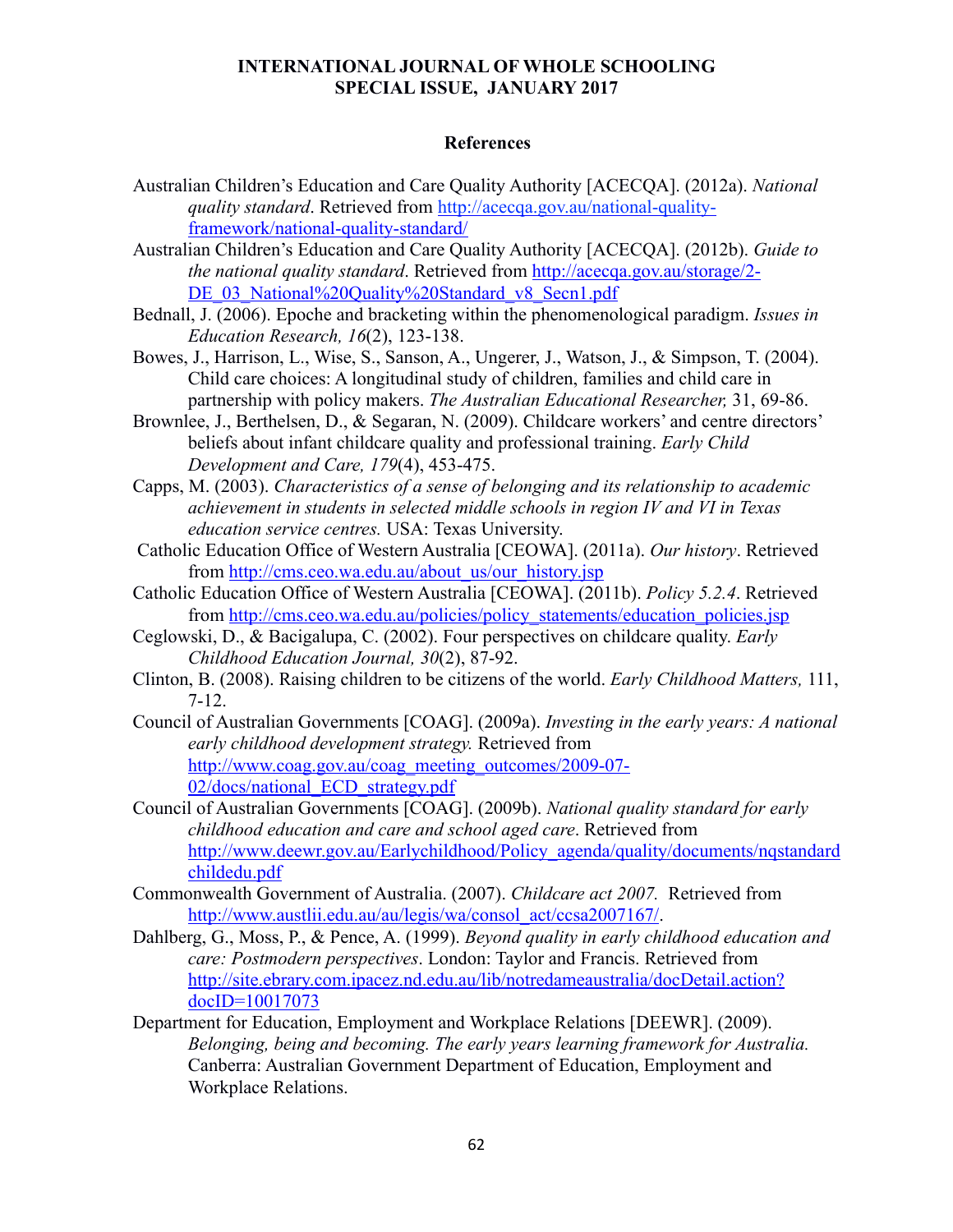- Douglas, F. (2005). *A critique of ECERS as a measure of quality in early childhood education and care*. Retrieved from: www.cecde.ie/English/pdf/questions
- Farrell, A., Tayler, C., & Tennent, L. (2004). Building social capital in early childhood education and care: An Australian study. *British Educational Research Journal, 30*(5), 623-632.
- Gallinsky, E. (2006). *The economic benefits of high-quality early childhood programs: What makes the difference?* Washington: Families and Work Institute for the Committee for Economic Development.
- Gordon, J., O'Toole, H., & Whitman, V. (2008). A sense of belonging as part of children's well-being. *Early Childhood Matters*, 111, 7-12. ISSN: 1566-6476.
- Hansen, K., & Hawkes, D. (2009). Early childcare and child development. *Journal of Social Policy, 38*(2), 211-239. doi:10.1017/S004727940800281X.
- Ishimine, K., Tayler, C., & Bennett, J. (2010). Quality and early childhood education and care: A policy initiative for the  $21<sup>st</sup>$  century. International Journal of Child Care,  $4(2)$ ,  $67-80$ .
- Ishimine, K., Wilson, R., & Evans, D. (2010). Quality of Australian childcare and children's social skills. *International Journal of Early Years Education, 18*(2), 159-175.doi: 10.1080/09660760.2010.494430.
- Krejsler, J. (2012). Quality reform and the learning preschool child in the making. *Nordic Studies in Education*, 32, 98-113.
- Larkin, M., Eatough, V., & Osborn, M. (2011). Interpretative phenomenological analysis and embodied, active, situated cognition. *Theory Psychology, 21*(3), 318-337.
- Logan, H., Press, F., & Sumsion, J. (2012). The quality imperative: Tracing the rise of Quality in Australian early childhood education and care policy. *Australasian Journal of Early Childhood Education, 37*(3), 4-13.
- Mashburn, J., Pianta, R., Hamre, B., Downer, J., Barbarin, O., Bryant, D., Burchinal, M., Early, D., & Howes C. (2008). Measures of classroom quality in prekindergarten and children's development of academic, language, and social skills. *Child Development, 79*(3), 732-749.
- National Institute of Child Health Development. (2002). Child-care structure-processoutcome: Direct and indirect effects of child-care quality on young children's development. *Psychological Science, 13*(3), 199 – 206.
- Organizations for Economic Co-operation & Development. (2006). *Starting strong II: Early childhood education and care*. OECD: Paris.
- Peers, C., & Fleer, M. (2014). The theory of 'belonging': Defining concepts used within belonging, being and becoming – The Australian early years learning framework. *Educational Philosophy and Theory, 46*(8), 914-928.
- Ramey, S., & Ramey, C. (2006). Creating and sustaining high quality workforce in childcare, early intervention and school readiness programs. In M. Zaslow, and I. Martinez-Beck, *Critical issues in early childhood professional development* (pp. 355-368). Baltimore MD: Brookes.
- Rudd, K. (2007). *New directions paper.* Retrieved from: www.wa.alp.org.au/download/now/education\_revolution.pdf/
- Smith, J. (2004). Reflecting on the development of interpretative phenomenological analysis and its contribution to qualitative research in psychology. *Qualitative Research in Psychology,* 1, 39-54.